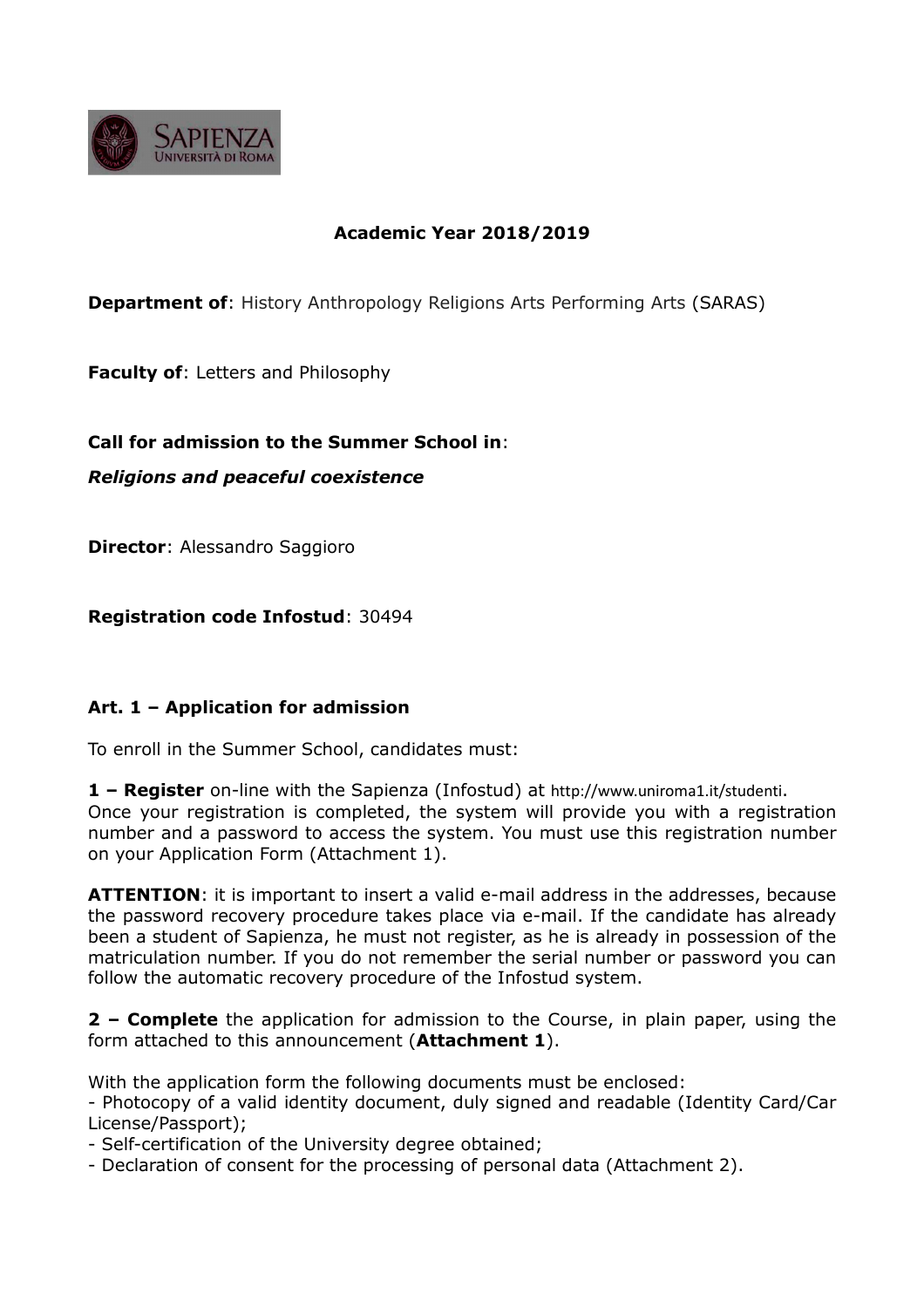The application form, **signed by the candidate** and accompanied by the attachments, must be received **no later than May 30, 2019**, to the following email address: **chair.kh@uniroma1.it**

# **Art. 2 - Ranking of the admitted participants**

The course secretariat will check the admission requirements and publish a list of participants of the Summer School course by **June 10, 2019**. Following the publication of the ranking list, it is possible to register for the course via the Infostud system and pay the registration fee.

### **Art. 3 – Registration fee for the Summer School course**

Participation in the course includes an amount of **€ 650**, to be paid according to the modalities of the articles 5 e 6 no later than **June 20, 2019**.

**Students with a recognized disability equal to or higher than 66% or with a recognized handicap according to art. 3, paragraph 1 and 3, of the law of 5th February 1992, n. 104 are exempt from 50% of the registration fee.**

**The registration fee can be refunded only and exclusively if the course is not activated.** In this case, the student must submit an application to the Course Director to obtain the refund.

# **Art. 4 – Duration and organization of training activities**

The Summer School lasts six days. The lessons will start on **September 9, 2019**, and they will end in **September 14, 2019**.

The training activity is equal to **60 hours** of total commitment, of which 24 dedicated to frontal teaching activity.

The entire participation to the Summer School will give an attendance certificate and the acquisition of **8 ECTS.**

1. ECTS accomplished in Higher Education Courses can be recognized, according to the regulations in force, in a 1st or 2nd level degree course (up to a maximum of 12 credits) and in an I or II level Master course.

2. ECTS acquired in the training courses or in the Intensive Courses (Summer / Winter School) are recognizable according to the rules in degree courses of 1st level up to a maximum of 12 credits, provided it is consistent with the contents of the course itself.

In case of non-attendance, or other censurable behavior, the Director may decide not to issue the certificate of attendance of the Course. In this case the registration fees paid will not be reimbursed.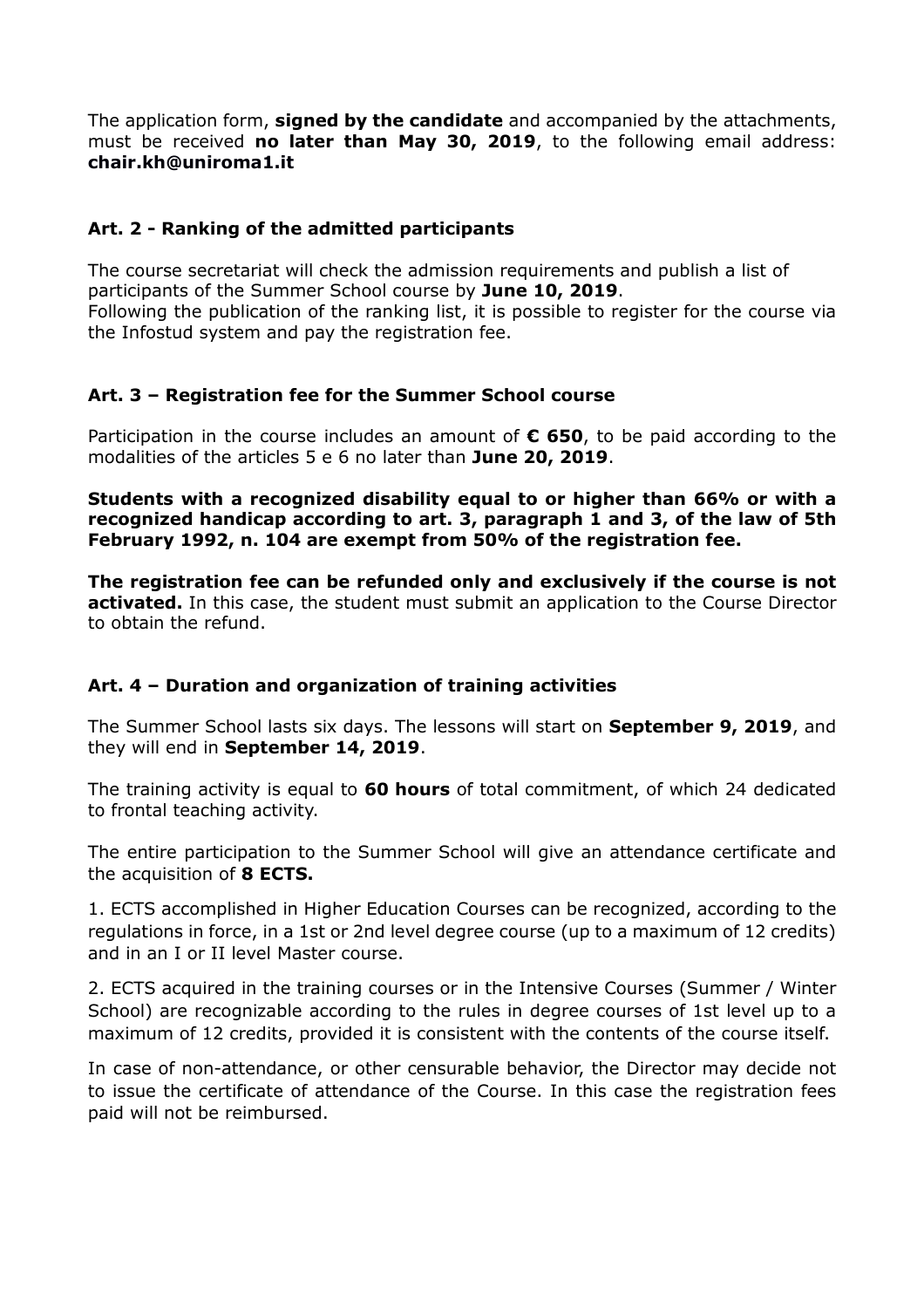# **Art. 5 – Method of payment of the registration fee for the Advanced Training Course**

Students admitted to the course must login to Infostud2.0 from https://www.uniroma1.it/it/pagina-strutturale/studenti , click on "CORSI DI FORMAZIONE", then "TASSE – Immatricolazione", enter the code indicated on the call for application, click on "Avanti/Accetta" and then "Genera Bollettini".

The payment is online by credit/debit card at the following website: https://www.uniroma1.it/it/pagina/come-pagare

#### **Art. 6 – Methods for payment of the registration fees for the course by an organization / company**

To finance the enrollment of a person or more people to a course it is necessary that the beneficiaries of the funding register on Infostud and obtain the bulletin as described in point 7, and then they follow the following steps:

1 - the financing company must make a transfer equal to the amount indicated in the bulletin downloaded by the beneficiary on the following IBAN: IBAN Code: IT71 I 02008 05227 000400014148 Code of Entity: 9011778 Unicredit University Treasury - Agency 30660 In the reason it is necessary to indicate: "FORM (course code) matr. (Student matriculation)". For those who make transfers from Unicredit agencies it is also necessary to indicate the account number Ateneo 1001 This indication is essential to match the payment to the beneficiary in the course. If there are multiple beneficiaries, change the total amount of the transfer and the reason for payment with the details of all the beneficiaries.

2 - after making the transfer send an email with your references (company name, VAT number / VAT number, contact details, first name and first name of the beneficiary / beneficiaries) to the address francesca.bernabei@uniroma1.it; once the payment has been ascertained, the University Accounting offices will issue a receipt for the amount paid, and send it to the address indicated on the application form.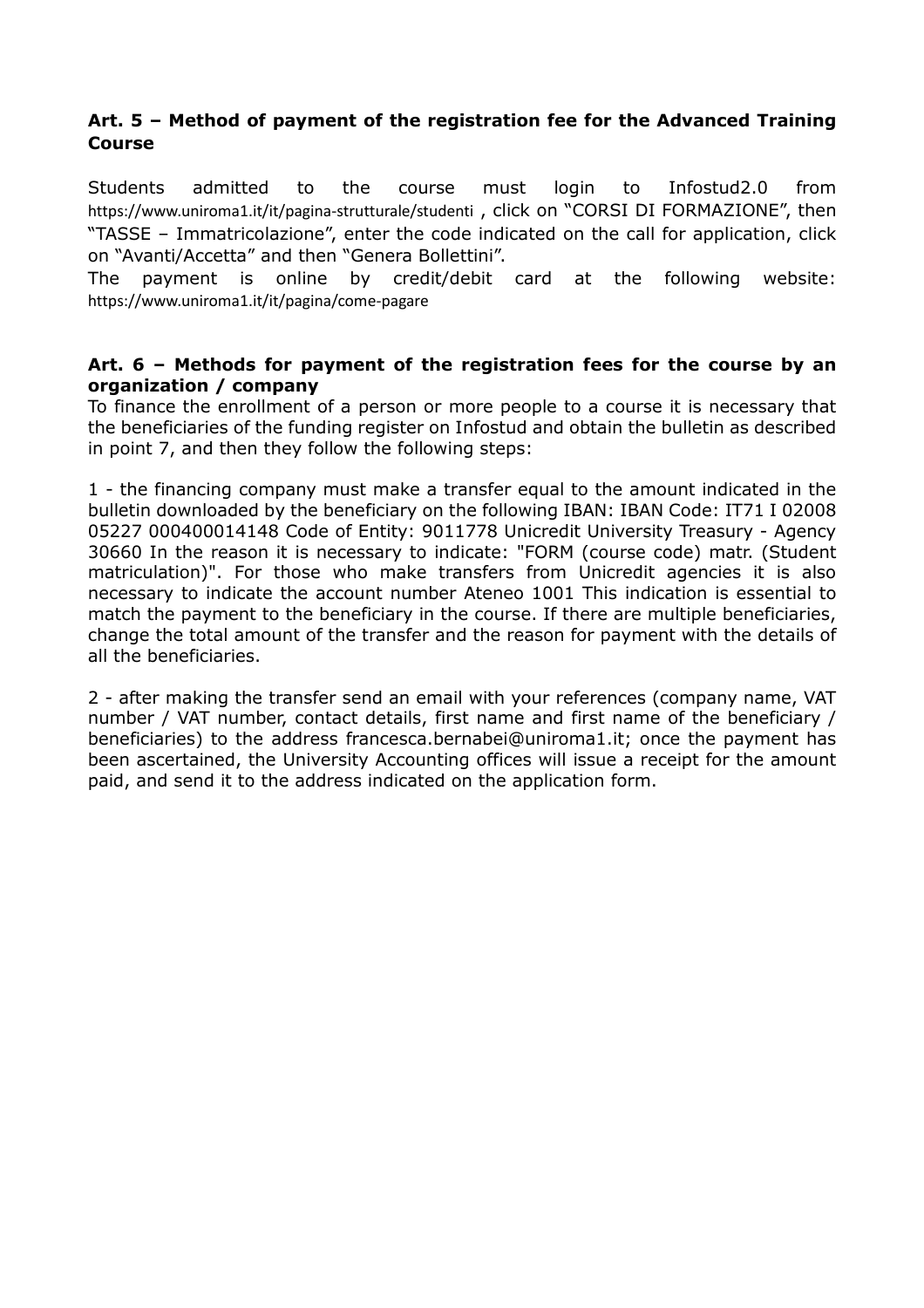### **Attachment 1**

# **CALL FOR ADMISSION TO THE SUMMER SCHOOL**

\_\_\_\_\_\_\_\_\_\_\_\_\_\_\_\_\_\_\_\_\_\_\_\_\_\_\_\_\_\_\_\_\_\_\_\_\_\_\_\_\_\_\_\_\_\_\_\_\_\_\_\_\_\_\_\_\_\_\_\_\_\_\_\_

\_\_\_\_\_\_\_\_\_\_\_\_\_\_\_\_\_\_\_\_\_\_\_\_\_\_\_\_\_\_\_\_\_\_\_\_\_\_\_\_\_\_\_\_\_\_\_\_\_\_\_\_\_\_\_\_\_\_\_\_\_\_\_\_

\_\_\_\_\_\_\_\_\_\_\_\_\_\_\_\_\_\_\_\_\_\_\_\_\_\_\_\_\_\_\_\_\_\_\_\_\_\_\_\_\_\_\_\_\_\_\_\_\_\_\_\_\_\_\_\_\_\_\_\_\_\_\_\_

\_\_\_\_\_\_\_\_\_\_\_\_\_\_\_\_\_\_\_\_\_\_\_\_\_\_\_\_\_\_\_\_\_\_\_\_\_\_\_\_\_\_\_\_\_\_\_\_\_\_\_\_\_\_\_\_\_\_\_\_\_\_\_\_

\_\_\_\_\_\_\_\_\_\_\_\_\_\_\_\_\_\_\_\_\_\_\_\_\_\_\_\_\_\_\_\_\_\_\_\_\_\_\_\_\_\_\_\_\_\_\_\_\_\_\_\_\_\_\_\_\_\_\_\_\_\_\_\_

\_\_\_\_\_\_\_\_\_\_\_\_\_\_\_\_\_\_\_\_\_\_\_\_\_\_\_\_\_\_\_\_\_\_\_\_\_\_\_\_\_\_\_\_\_\_\_\_\_\_\_\_\_\_\_\_\_\_\_\_\_\_\_\_

\_\_\_\_\_\_\_\_\_\_\_\_\_\_\_\_\_\_\_\_\_\_\_\_\_\_\_\_\_\_\_\_\_\_\_\_\_\_\_\_\_\_\_\_\_\_\_\_\_\_\_\_\_\_\_\_\_\_\_\_\_\_\_\_

To the Director of the Summer School

Religions and Peaceful coexistence

Prof. Alessandro Saggioro University of Rome "La Sapienza"

Dip. SARAS

Piazzale Aldo Moro 5 Zip code 00176 R O M A

# **The undersigned**

Surname, Name

Fiscal code

Nationality

Place and date of birth

Address of residence (City, province, street, zip code)

Email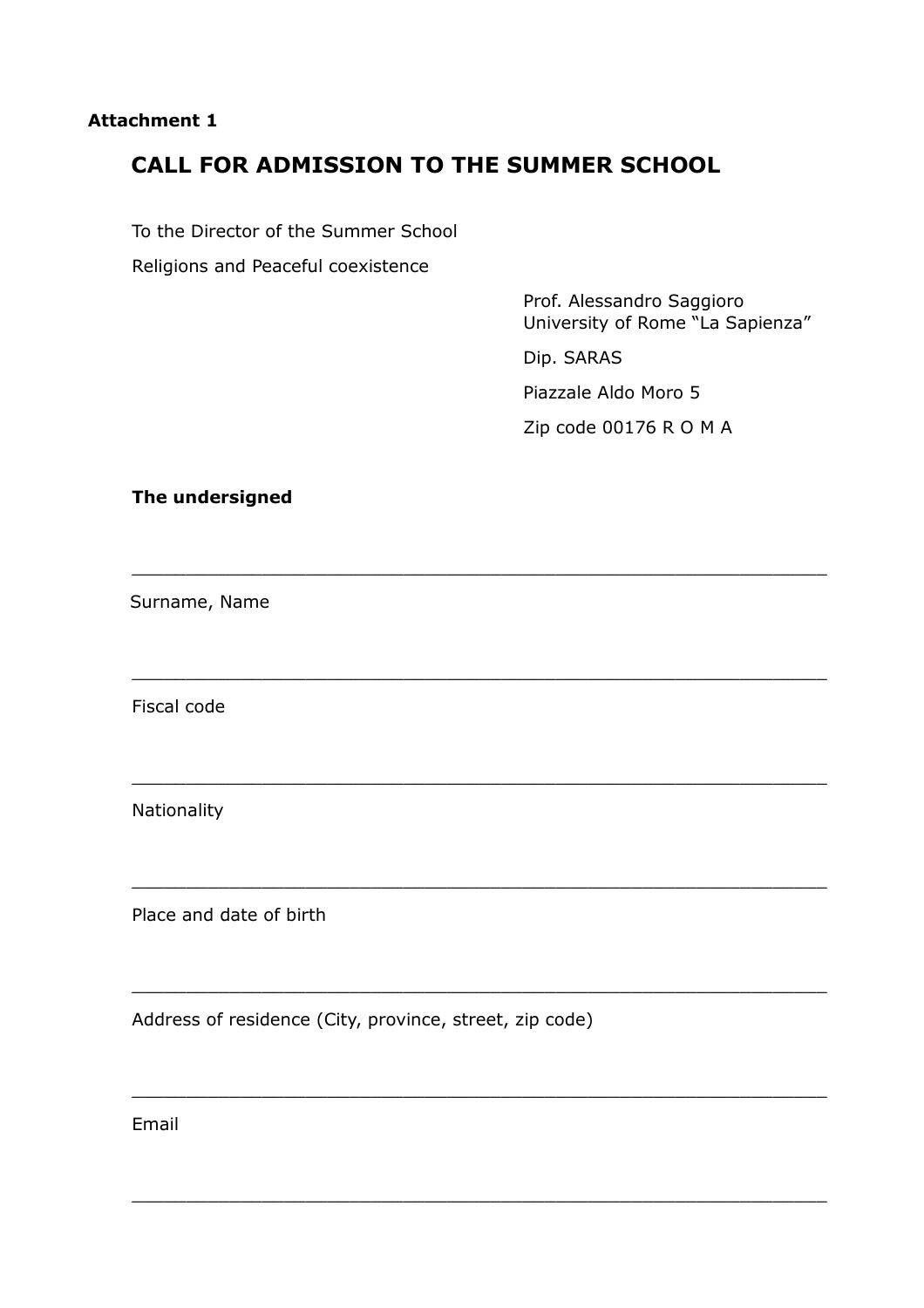Landline and mobile number

Infostud serial number

Financing body (if any)

Address of the financing body

VAT number of the financing body

Pursuant to articles 46 and 47 of the D.P.R. n. 445/2000 and subsequent amendments, aware of the penal sanctions provided for by art. 76 of the same D.P.R., for the hypotheses of falseness in deeds and false declarations indicated therein

\_\_\_\_\_\_\_\_\_\_\_\_\_\_\_\_\_\_\_\_\_\_\_\_\_\_\_\_\_\_\_\_\_\_\_\_\_\_\_\_\_\_\_\_\_\_\_\_\_\_\_\_\_\_\_\_\_\_\_\_\_\_\_\_

\_\_\_\_\_\_\_\_\_\_\_\_\_\_\_\_\_\_\_\_\_\_\_\_\_\_\_\_\_\_\_\_\_\_\_\_\_\_\_\_\_\_\_\_\_\_\_\_\_\_\_\_\_\_\_\_\_\_\_\_\_\_\_\_

\_\_\_\_\_\_\_\_\_\_\_\_\_\_\_\_\_\_\_\_\_\_\_\_\_\_\_\_\_\_\_\_\_\_\_\_\_\_\_\_\_\_\_\_\_\_\_\_\_\_\_\_\_\_\_\_\_\_\_\_\_\_\_\_

\_\_\_\_\_\_\_\_\_\_\_\_\_\_\_\_\_\_\_\_\_\_\_\_\_\_\_\_\_\_\_\_\_\_\_\_\_\_\_\_\_\_\_\_\_\_\_\_\_\_\_\_\_\_\_\_\_\_\_\_\_\_\_\_

### **DECLARE**

# **To be in possession of the following university degree**

□ Bachelor's Degree □ Master's Degree □ Baccalaureate □ Other (specify)

\_\_\_\_\_\_\_\_\_\_\_\_\_\_\_\_\_\_\_\_\_\_\_\_\_\_\_\_\_\_\_\_\_\_\_\_\_\_\_\_\_\_\_\_\_\_\_\_\_\_\_\_\_\_\_\_\_\_\_\_\_\_\_\_

\_\_\_\_\_\_\_\_\_\_\_\_\_\_\_\_\_\_\_\_\_\_\_\_\_\_\_\_\_\_\_\_\_\_\_\_\_\_\_\_\_\_\_\_\_\_\_\_\_\_\_\_\_\_\_\_\_\_\_\_\_\_\_\_

\_\_\_\_\_\_\_\_\_\_\_\_\_\_\_\_\_\_\_\_\_\_\_\_\_\_\_\_\_\_\_\_\_\_\_\_\_\_\_\_\_\_\_\_\_\_\_\_\_\_\_\_\_\_\_\_\_\_\_\_\_\_\_

\_\_\_\_\_\_\_\_\_\_\_\_\_\_\_\_\_\_\_\_\_\_\_\_\_\_\_\_\_\_\_\_\_\_\_\_\_\_\_\_\_\_\_\_\_\_\_\_\_\_\_\_\_\_\_\_\_\_\_\_\_\_\_

Name of the Degree Course

Institute/University in which the qualification was obtained

Date of graduation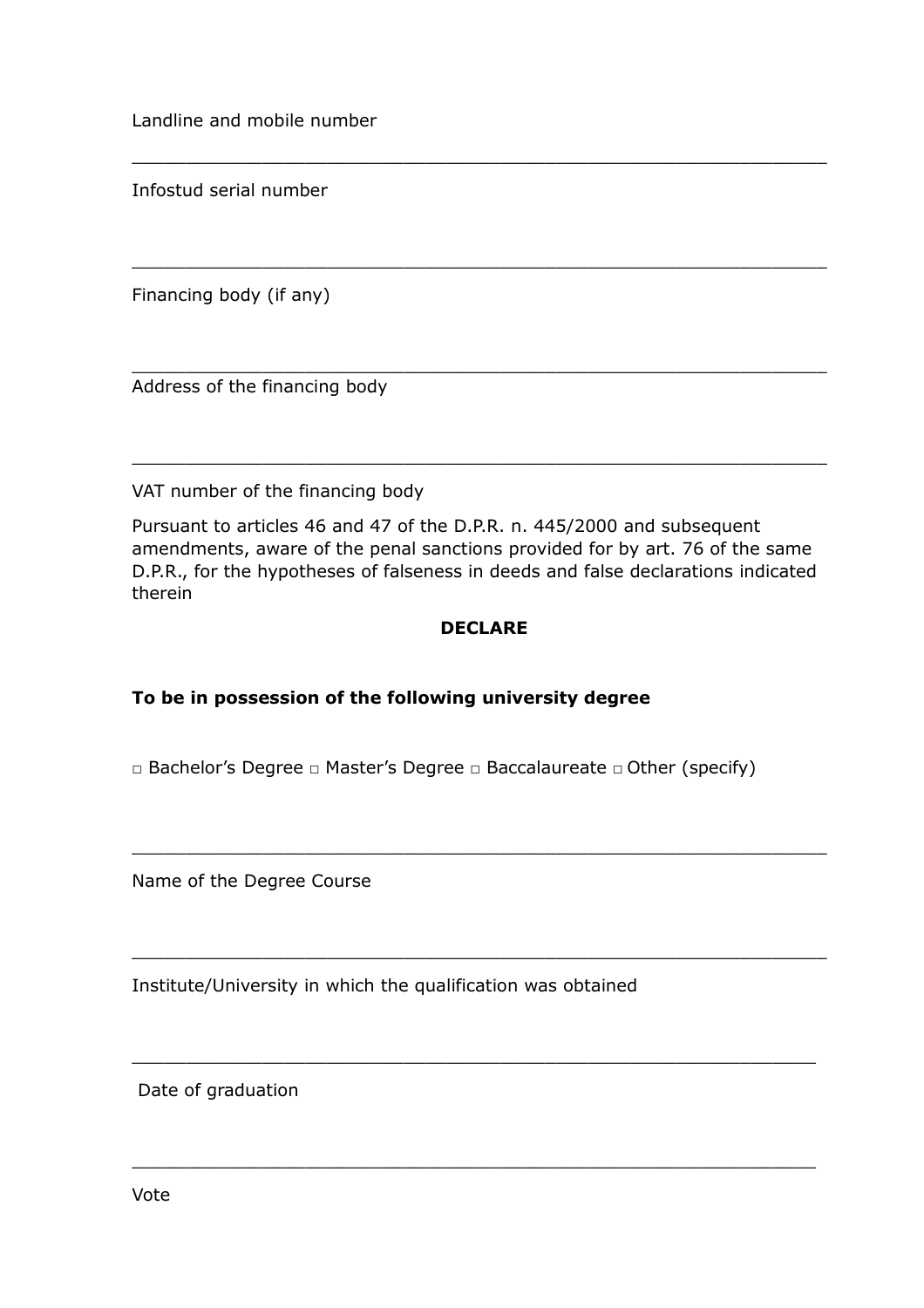# **To have read the announcement and the Training Plan of the Course**

# **REQUESTS**

# **to be admitted to the Summer School in**

Course name: Religions and peaceful coexistence

Course Department: SARAS – Storia, Antropologia, Religioni, Arte, Spettacolo

Faculty: Lettere e filosofia - Humanities

Academic year for which registration is requested: 2018/2019

To this end, please attach to this:

• Photocopy of a valid identity document, duly signed and legible (Identity Card, Car License, Passport);

• Self-certification of the university degree obtained;

# **For candidates with a qualification obtained in a European Union country:**

- Self-certification, pursuant to art. 46 and 47 of Presidential Decree 445/2000 and subsequent amendments and additions, of the degree with exam list and relative marks in Italian or English.

# **For candidates with a qualification obtained in a country that is NOT a member of the European Union:**

- Degree certificate with exams list and related grades translated and legalized in Italian or English.
- CV with photo ID
- Letter of motivation
- Declaration of consent for the processing of personal data (Annex 2);

The undersigned declares to have read and approve the announcement and the Training Plan of the Summer school.

Date Signature of the candidate / s